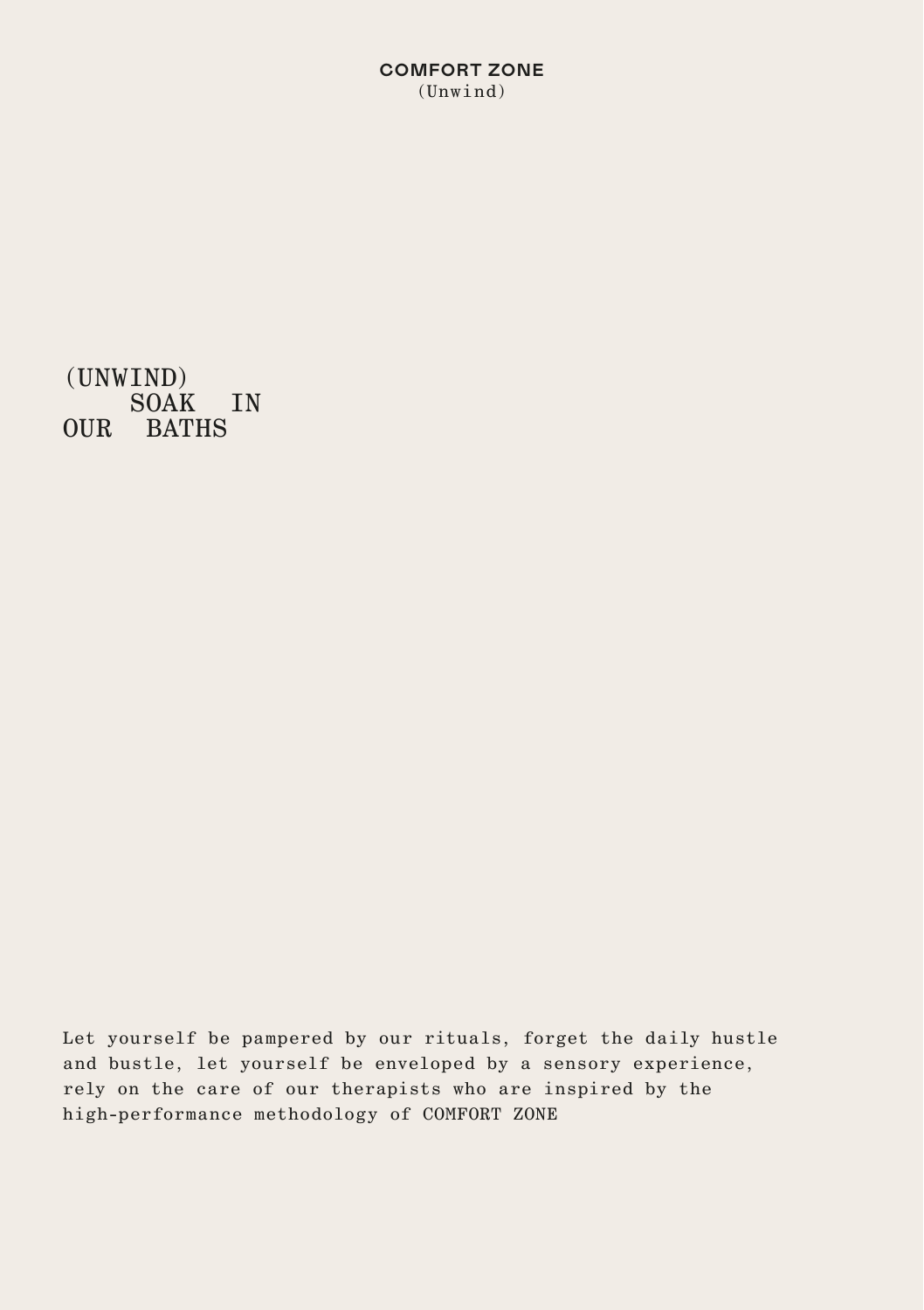## **RITUALS**

 $ARO<sub>MA<sub>S</sub>O</sub>U<sup>L</sup>$   $MED<sub>ITRR</sub> A<sup>N</sup>E<sub>AN</sub>$ 

(Ritual Scrub 50') Exfoliation ritual enriched with volcanic powder of Rhyolite and aromatherapy blends that nourish the skin in depth making it silky and compact 120

(Mediterranean Lymphatic Massage 50') Aromatherapy massage, inspired by the warm and vibrant soul of Mediterranean cultures. The proposed manual techniques give relief to muscular tensions and drain excess fluids 110

(Full Ritual) Ritual Scrub 45' Lymphatic Aromasoul Massage 50' 210

 $AB_{OM_{A\alpha}O}U^L$  I<sub>N</sub>D<sup>IAN</sup>

(Ritual Scrub 50') Exfoliation ritual with Rhyolite volcanic powder, combined with Indian culture-inspired aromatic blends of patchouli, cardamom, bergamot, and cedarwood essential oils 120

(Ayurvedic Indian Massage 50') Ancient Indian massage, with warm oil you reach the awareness of your body and your sensations, relaxes muscle tissue, improves circulation and balances the Doshas. 120

210

(Full Ritual) Ritual Scrub 45' Ayurvedic Indian Aromasoul Massage 50'